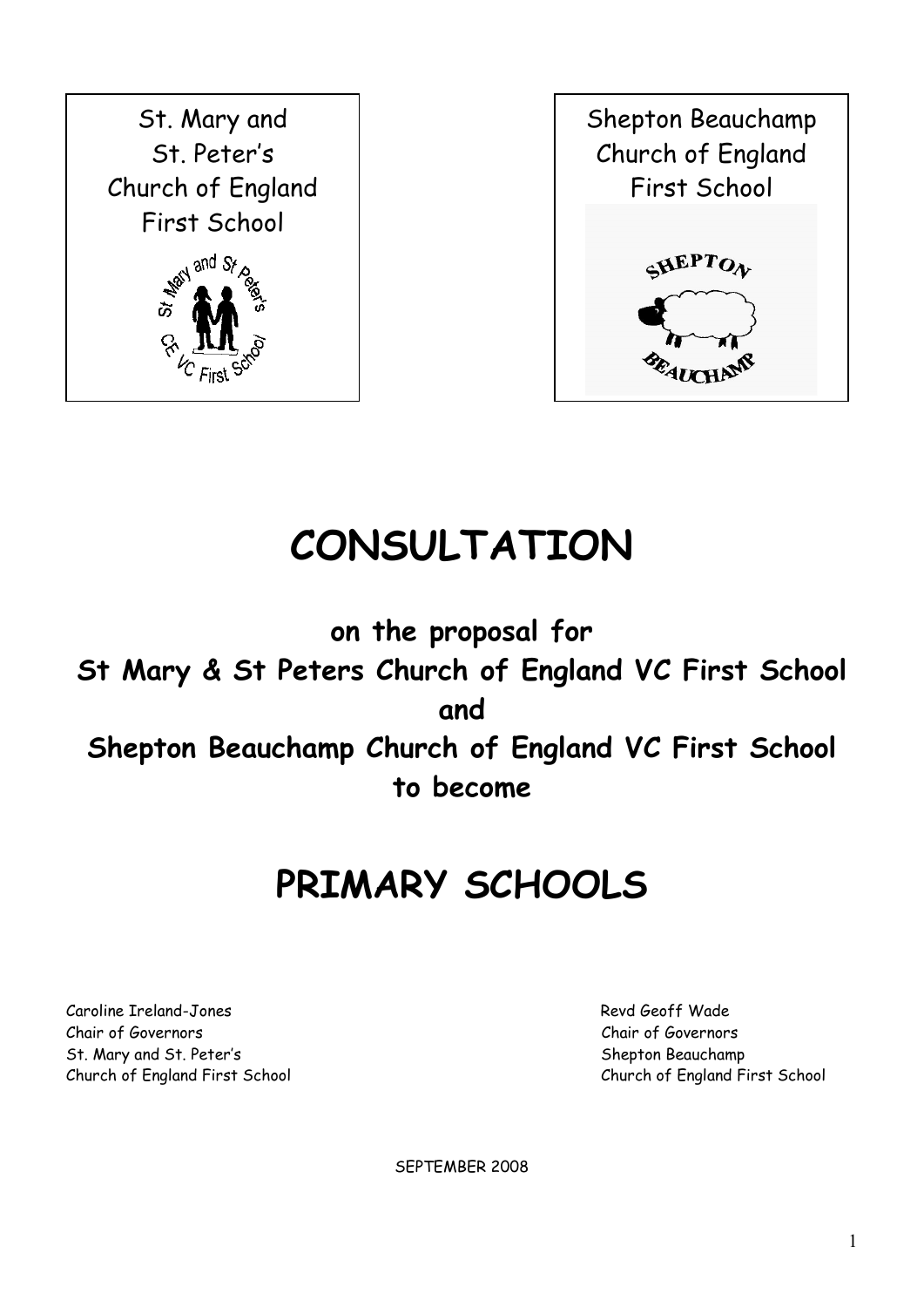## **ABOUT OUR SCHOOLS**

St. Mary and St. Peter's Church of England VC First School and Shepton Beauchamp Church of England VC First School are set in a beautiful part of South Somerset. St. Mary and St. Peter's school has two bases, four miles apart, each set in a rural village and has a total of sixty eight pupils on roll. Shepton Beauchamp is set in a neighbouring rural village and currently has forty five pupils on roll. Both schools share the same headteacher and work closely together. Both first schools are part of the three tier system which includes Swanmead Middle School in Ilminster and Wadham School in Crewkerne.

## **WHY ARE WE PROPOSING TO CHANGE TO PRIMARY?**

#### **Historical and current information regarding numbers**

- There is a significant number of families in our catchment area who opt for the primary system for their children from foundation stage onwards instead of the three tier system.
- Some of the above families look around our schools and state that they would like their children to attend but when they are told about transfer at year five they do not come back to our settings.
- There has always been a small number of families who decide that when their children leave our schools they will continue their education in the primary system.
- The number of families who make the above decision is increasing yearly
- There is also a number of families who have recently made the decision to go into the primary system early to ensure a place in year five.
- The above move has also meant that younger siblings are moved at the same time which affects our school numbers further.
- The same above move has also had an impact on pre-schools.
- As a result of all the above our schools have seen an accelerating decline in numbers.
- Both our schools acknowledge that the school system is being and should be shaped by parents.

#### **Standards**

- All our visitors state that our children are the best behaved from all the schools they visit, 'Learners clearly enjoy their education, behave well in lessons and are motivated to work independently' 'Classes are managed well to create a calm and caring environment' School Improvement Partner Report 2007-2008 Shepton Beauchamp
- We ensure that we meet the needs of all our children through a creative curriculum planned by the children and staff. This means that our children are engaged in their learning. Our pupil progress meetings, tracking and targeting ensure that everyone is fully informed about individual learning.
- The great majority of our children meet or exceed age related expectations at the end of year four. We deliver excellence and equity for all children. By expanding our upper age limit we know that we can boost standards and opportunities within our area.

'The leadership of the school is successfully focused on raising standards and achievements' School Improvement Partner Report 2007-2008 Shepton Beauchamp

Current Standards have improved dramatically

School Improvement Partner Report 2007-2008 St. Mary St. Peters 'The strong leadership of the new headteacher drives the work of the school. She has high expectations to improve standards and achievement and shows no room for complacency' St. Mary and St. Peter's OFSTED November 2007

- Both schools already meet the needs of groups of children, for example traveller children, children with individual needs and those who require extending. 'Strengths in pastoral care and the support given to pupils with learning difficulties and/or disabilities contribute much to pupils' good personal development and well being' OFSTED St Mary and St Peter's November 2007
- Many of our children reach the expectations of year six before they leave us in year four. 'They vast majority exceed national expectation and all are pleased with their achievements' OFSTED Shepton Beauchamp February 2007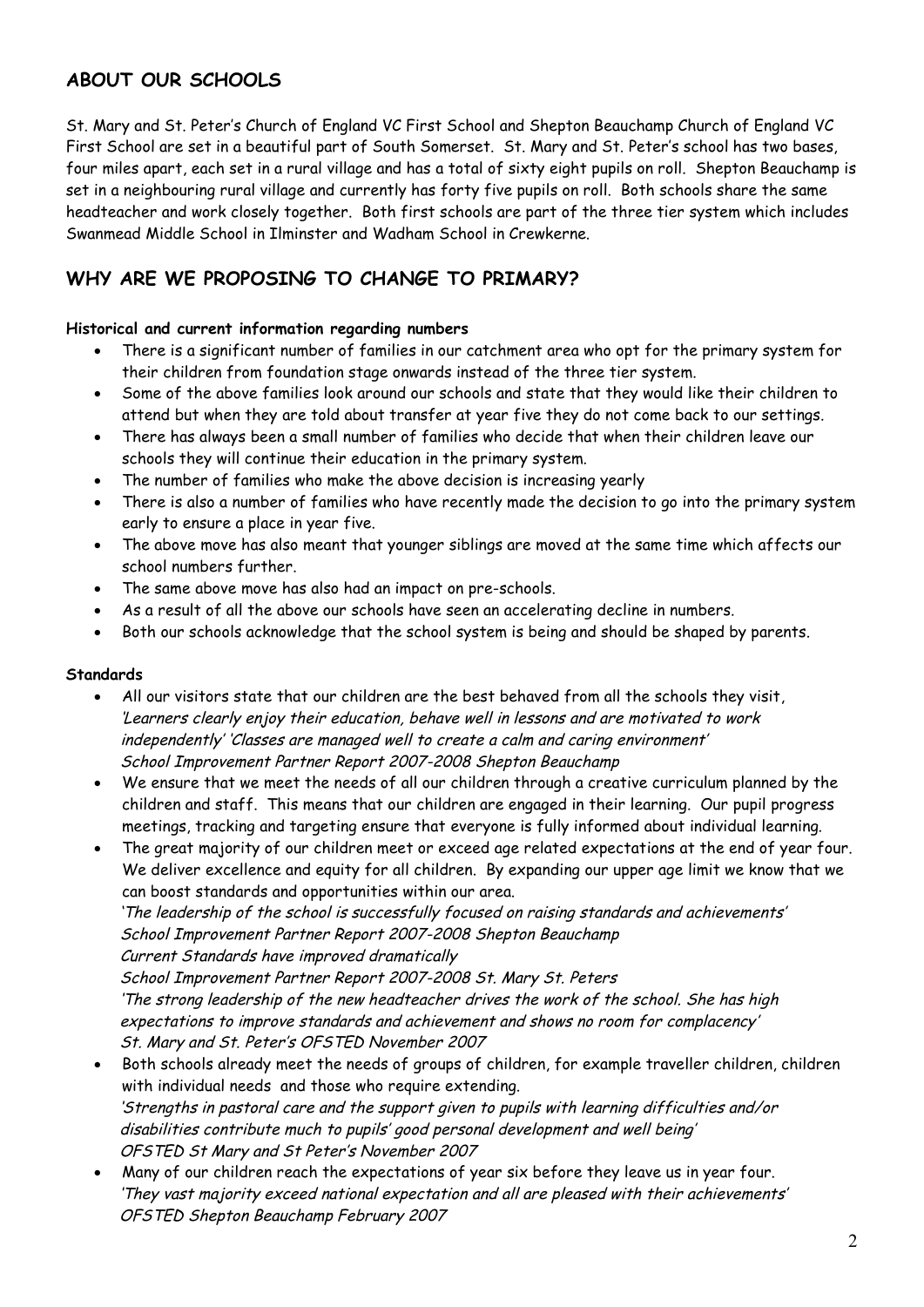#### **Church of England**

- Both schools are Church of England Voluntary Controlled Schools. We would welcome the opportunity to have year five and six within our family and allow children to continue their education within our Christian setting.
- We share the same team vicar at two of our three settings and both he and his colleague at our third setting strongly support the retention of our year five and six children within their parishes.

## **HOW CAN WE MEET THE NEEDS OF YEAR FIVE AND SIX IN OUR CURRENT SETTINGS?**

#### **Finance**

- Both schools have the capacity in terms of floor space/rooms to meet the needs of two additional year groups. This means that we do not need to consider any enlargement of buildings at the present time.
- Our class sizes are small and therefore we can meet the needs of additional year groups within our current staffing structure

#### **Curriculum**

 Our current creative curriculum meets the needs of all learners and this can be extended into year five and six. The current headteacher has already used this curriculum in a very successful small village primary school

'The curriculum draws effectively on the local community and children are involved actively in planning for their own learning.'

School Improvement Partner Report 2007 -2008 Shepton Beauchamp 'The recent review of provision has produced a more creative curriculum that matches the interests of pupils far more closely, capturing the imagination and enjoyment of many' OFSTED St. Mary and St. Peter's November 2007

- Both schools are extremely well resourced. We already achieve levels expected of year five and six pupils and therefore we have many resources already in place. However, there will be additional resources needed and these can be met from the existing school budget.
- We believe that we can meet children's needs in terms of physical education. At St. Mary and St. Peter's both bases have access to a field. At Shepton the nearby recreation ground can be used. Both schools already have a successful joint football team and have coaching from Yeovil Football Club. Children have been coached in a variety of sports.
- Children from Ilton and Barrington Bases at St. Mary and St. Peters have whole school days. Shepton Beauchamp has whole school days and joins with St Mary and St Peters at P.E festivals. It is envisaged that this will be extended for years five and six and there will be joint activities and learning on some occasions.
- Both schools have healthy schools status and have worked hard to embed the Social and Emotional Aspects of learning curriculum

'They are positive towards each other and resolve difficulties maturely. They have a good understanding of healthy lifestyles and contribute effectively to the community' 'Good quality care, guidance and support are seen in the high level of commitment of staff' School Improvement Partner Report 2007-2008 Shepton Beauchamp

The outcomes of the good care can be seen in happy pupils who enjoy their lessons, behave well, feel safe and get on well together. They exercise frequently and have a good understanding of adopting a healthy lifestyle

OFSTED St, Mary and St. Peter November 2007

 The children's safety is always paramount in the curriculum 'Procedures for safeguarding the pupils are good and they feel safe and secure. The good levels of staffing ensures that the more vulnerable pupils receive the support and guidance they need to help them to succeed'

School Improvement Partner Report Shepton Beauchamp 2007-2008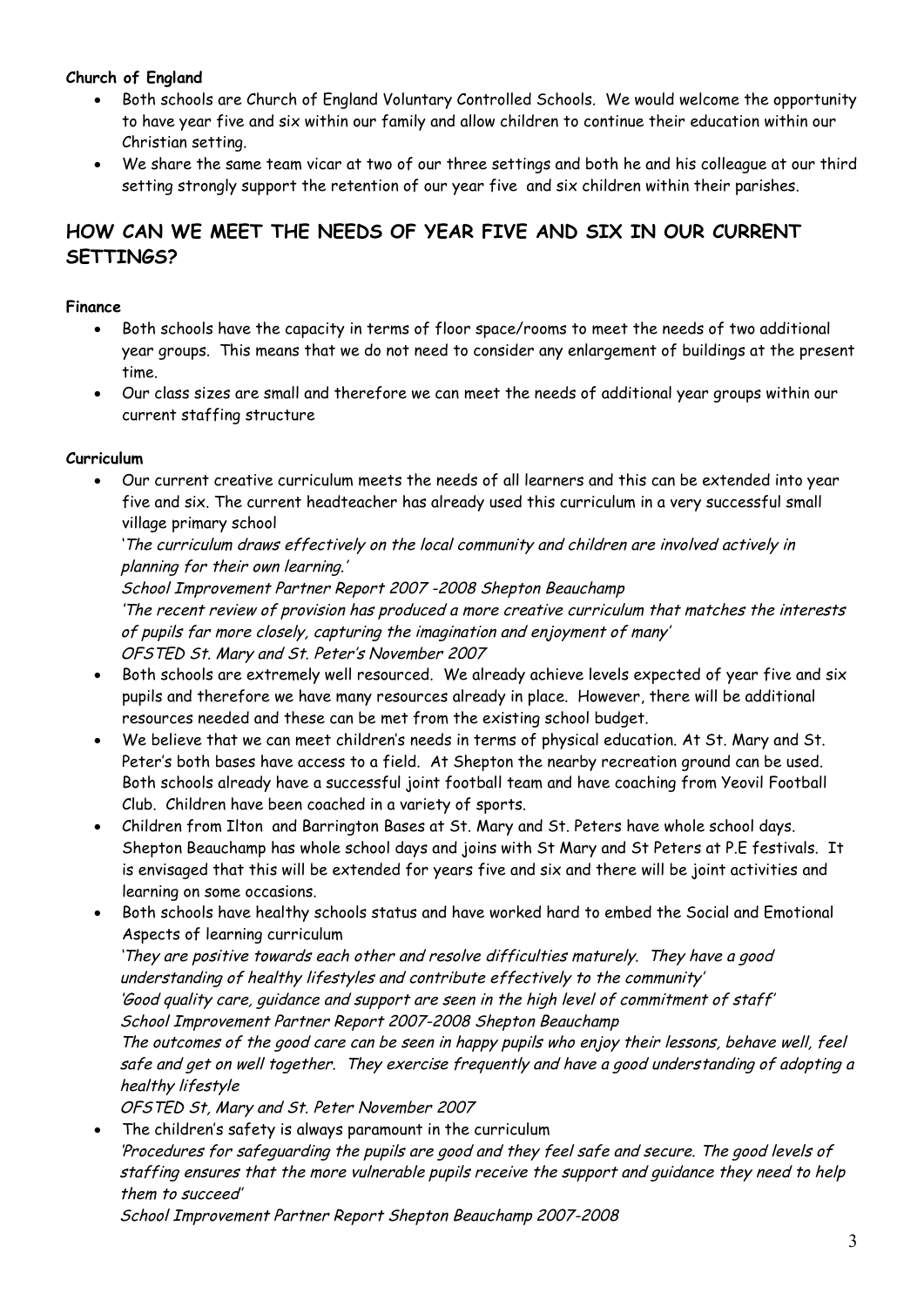- With co-operation between the schools we can ensure a wide range of after school clubs that are open to all children across the schools 'A wide range of enrichment activities take place after school. '
	- School Improvement Partner Report Shepton Beauchamp and St Mary and St. Peter's 2007-2008
- By changing to primary status we will be able to complete key stage two in our setting

#### **Extended Schools**

- By increasing our upper age limit we will increase the number of children attending our school. We will open up all sites for clubs after school and carry out feasibility studies into breakfast, after school clubs and holiday clubs
- Both schools already signpost parents to other providers and work closely with pre-schools, child minders and the local children's centre in Langport.

#### **Staff Expertise**

- Within both schools there are staff who have experience of teaching year five and six extremely successfully and in both schools there is a willingness to teach older children
- Across both schools there is subject expertise in all areas of the curriculum. If our schools became primary we could look at subject leadership across both schools

#### **Classroom Organisation**

- Both schools are used to working flexibly as cohorts change in size. The schools firmly believe that mixed aged teaching is of great benefit to all children and would welcome the opportunity of including years five and six in this setting.
- Depending on the size of the cohorts, years five and six may be mixed with year four or even year three at times extending the range of learning and social opportunities for all.
- Both schools have very experienced teaching assistants. Between the schools we have three higher level teaching assistants. Some of our assistants have worked with years five and six in previous schools.

#### **Information and Communication Technology**

- Both schools are well equipped to meet all pupils' needs in terms of ICT. We have recently installed Fronter, our virtual learning environment which would enable year five and six to have access to a range of learning at home as well as at school. It would also enable the older children to communicate across both schools.
- With Fronter we can use webcams so that we can deliver a specific lesson in one classroom which can be seen on another base or indeed at the other school as we have a virtual 'shared corridor'.

### **WHY NOW?**

#### **Area review**

- Both schools are aware that the area of South Somerset is to be reviewed in terms of provision in education
- The headteacher of both our schools is involved in meetings with the other local headteachers in discussing the future of education for this area, and she would like to continue to be part of that decision making process. However, the discussions and the ideas are at the very early stages.
- If our schools waits for the conclusion of the review to be decided, and any changes to take place, our numbers will be so small that we will be very vulnerable. It may not be possible to sustain our schools in the future, and we may be at risk of losing one if not more of our school sites.
- Somerset Local Authority considers any school with sixty pupils or less on role to fall into the 'Small school strategy'. This will mean that the school will be subject to a review.
- Our schools would run the risk of losing the leadership and management role currently played by the headteacher and governing bodies, which would be a great loss to the whole community.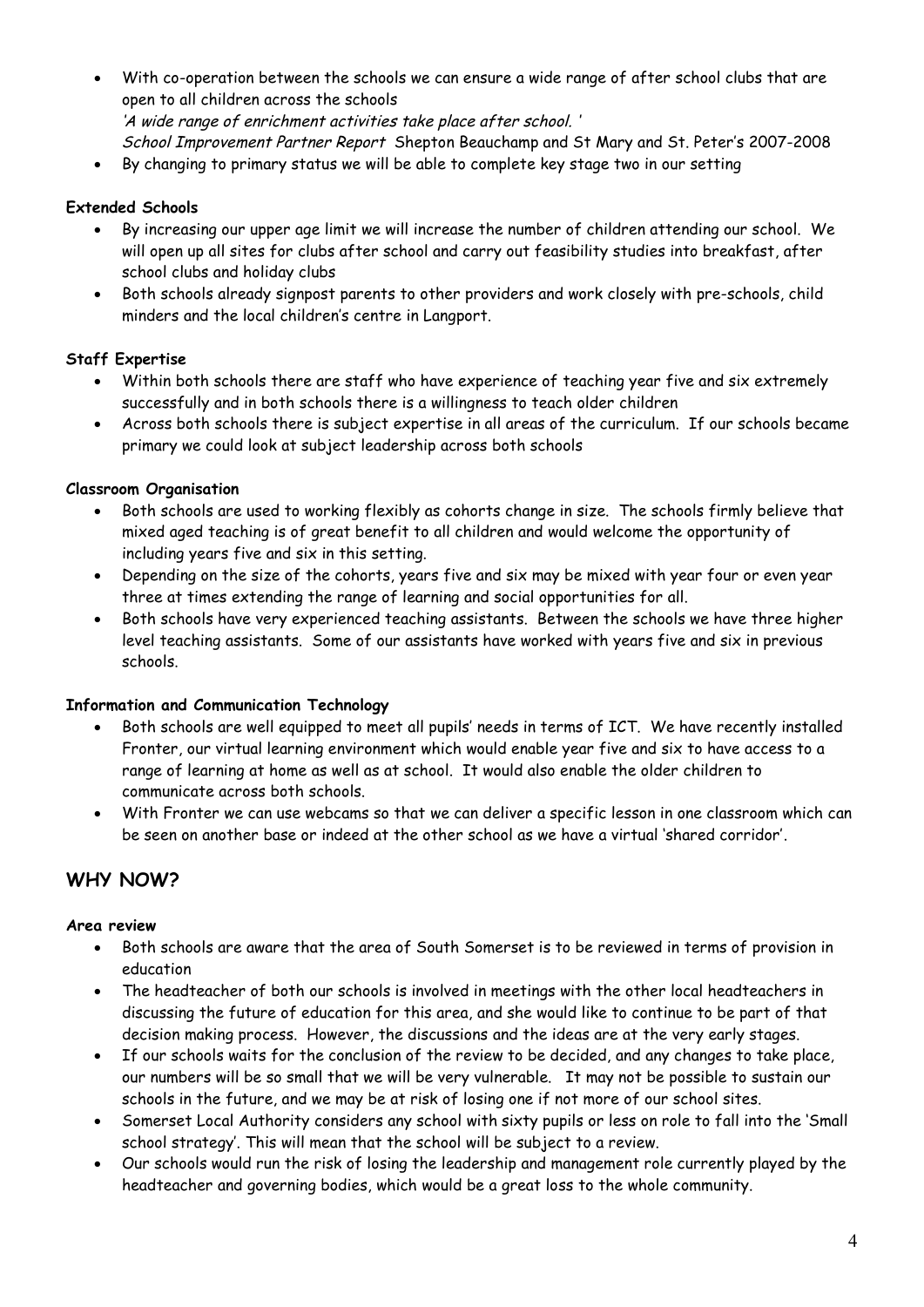## **HOW WILL THIS AFFECT MY FAMILY?**

#### **Parental Choice**

- Both schools recognise that parental choice is affecting our numbers in that there is a number of families who are opting into the primary system at various stages of their children's education. This is causing instability in our numbers and our funding
- By changing our status to primary we are increasing parental choice for the education of their children

#### **Potential Problems**

The school recognise that in any change to a school there will be challenges that will arise. The headteacher, the governors and the staff feel that the positive outcomes for our proposal far outweigh any problems. Problems that we are aware of are

- Transport. Our proposal will allow parents to make a choice in their education for their children. This will mean that transport will be needed from our villages to secondary schools. This will be taken up with the Local Authority.
- Uniform. There will be a time of change over for the uniform to allow for possibly a new logo and change of words
- Parking increased numbers will mean increased cars. Any actions taken to reduce traffic will be incorporated into the School Travel Plans. One possibility is staggered start times.

### **CONCLUSION**

Both our schools know that we are good schools who can meet the needs of year five and six pupils. We have a strong vision and ethos which brings success and therefore we should be allowed to expand to meet parental demands and enable parents to have a choice. All aspects of governance, administration and the curriculum are considered under the Every Child Matters Agenda. We know we can boost standards and opportunities in the area and meet parental needs. The schools are already achieving high standards and the year five and six children will benefit from the high expectations and staff expertise.

The current headteacher has experience of leading a successful primary school in a village setting. The proposal is unanimously supported by all governors of St Mary and St Peter's Church of England School and Shepton Beauchamp Church of England School

St. Mary's and St. Peter's Church of England School and Shepton Beauchamp Church of England School will form a learning partnership to ensure high standards and a wide range of opportunities for all children.